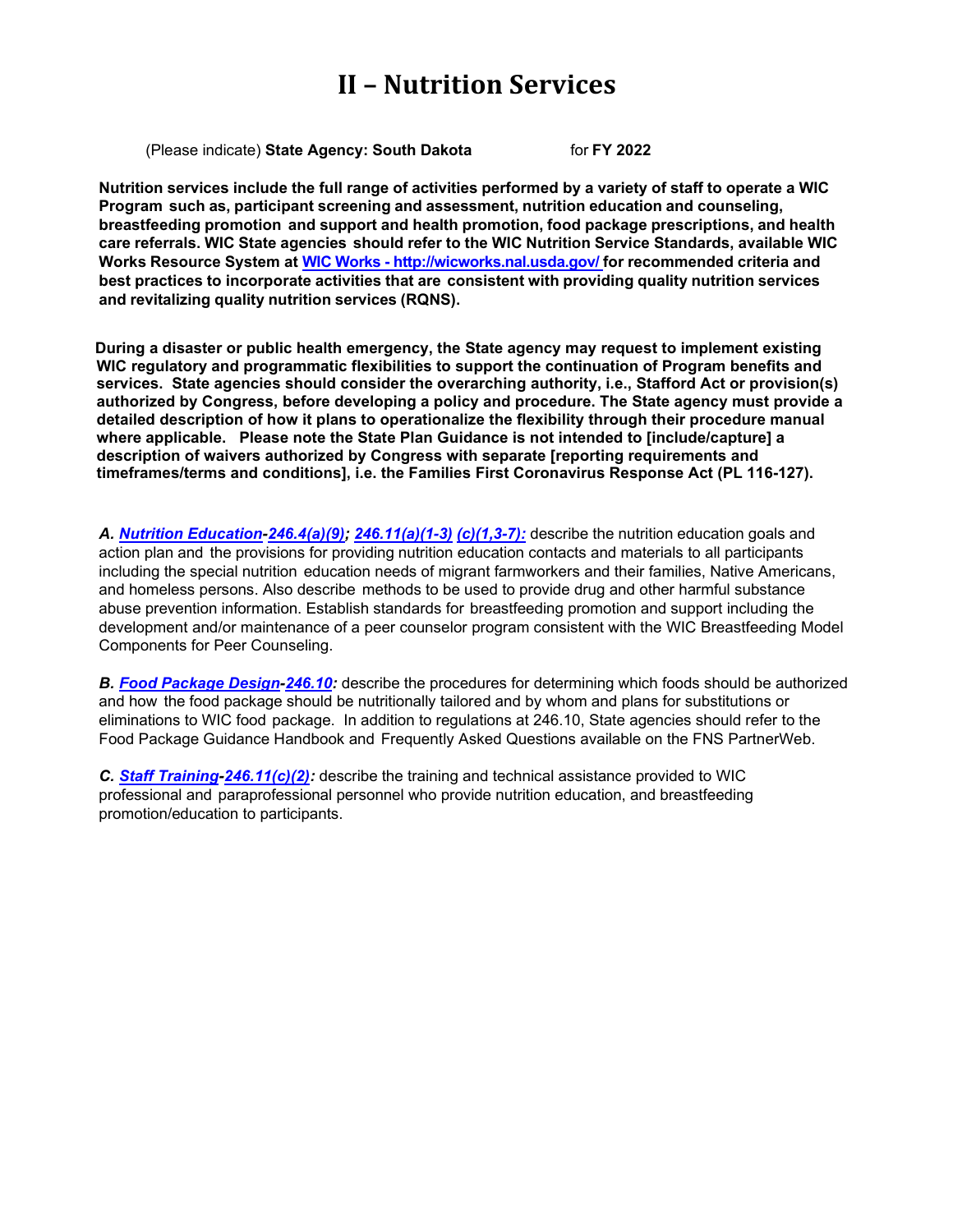## <span id="page-1-0"></span>**A. Nutrition Education**

- **1. Nutrition Education Plans** *[\(§246.11\)](https://ecfr.federalregister.gov/current/title-7/subtitle-B/chapter-II/subchapter-A/part-246#p-246.11(a))*
- **a. The State agency develops and coordinates the nutrition education component with consideration of local agency plans, needs, and available nutrition education resources.** *[\(§246.11\(c\)\(1\)\)](https://ecfr.federalregister.gov/current/title-7/subtitle-B/chapter-II/subchapter-A/part-246#p-246.11(c)(1))*

☒ Yes ☐ No

**b. The State agency monitors local agency activities to ensure compliance with provisions set forth in paragraphs** *[§246.11](https://ecfr.federalregister.gov/current/title-7/subtitle-B/chapter-II/subchapter-A/part-246#p-246.11(c)(7))***(c)(7), [\(d\),](https://ecfr.federalregister.gov/current/title-7/subtitle-B/chapter-II/subchapter-A/part-246#p-246.11(d)) and [\(e\)](https://ecfr.federalregister.gov/current/title-7/subtitle-B/chapter-II/subchapter-A/part-246#p-246.11(e)) of this section.** *[\(§246.11\(c\)\(5\)\)](https://ecfr.federalregister.gov/current/title-7/subtitle-B/chapter-II/subchapter-A/part-246#p-246.11(c)(5))*

 $\boxtimes$  Yes  $\Box$  No

**c. The local agency develops an annual nutrition education plan that is consistent with the State's nutrition education component of Program operations.** *[\(§246.11\(d\)\(2\)\)](https://ecfr.federalregister.gov/current/title-7/subtitle-B/chapter-II/subchapter-A/part-246#p-246.11(d)(2))*

 $\boxtimes$  Yes  $\Box$  No

- **d. (i) The State agency requires that local agency nutrition education include:**
	- $<sup>π</sup>$  A needs assessment</sup>
	- $\boxtimes$  Goals and objectives for participants
	- ☒ Evaluation/follow-up

☒ Other (list): Risk assignment and referrals identified through the assessment process, WIC category, Food package prescribed including medical documentation and rationale for food package tailoring if done, nutrition education provided, individual care plan for high risk participants.

#### **(ii). The State agency monitors local agency progress toward meeting nutrition education goals, nutrition education action plans, and objectives via:**

- $\Box$  Quarterly or annually written reports
- ☒ Year-end summary report
- $\boxtimes$  Annual local agency reviews

 $\boxtimes$  Other (specify): Clinic evaluate action steps as they are completed. Policy indicates they are to review plans on a monthly basis.

**e. State policies reflect the definition of "nutrition education" as defined in §246.2 and in the Child Nutrition Act. The definition is "Nutrition education means individual and group sessions and the provision of materials that are designed to improve health status and achieve positive change in dietary and physical activity habits, and that emphasize the relationship between nutrition, physical activity, and health, all in keeping with the personal and cultural preferences of the individual."**

☒ Yes ☐ No

#### **ADDITIONAL DETAIL: Nutrition Services Supporting Documentation:**

Policy and Procedure Manual 5.02 Content of Nutrition Education and 12.01 Nutrition Education Marketing Plan; [www.sdwic.org/knowledge](http://www.sdwic.org/knowledge)

**2. Annual Assessment of Participant Views on Nutrition Education and Breastfeeding Promotion and Support**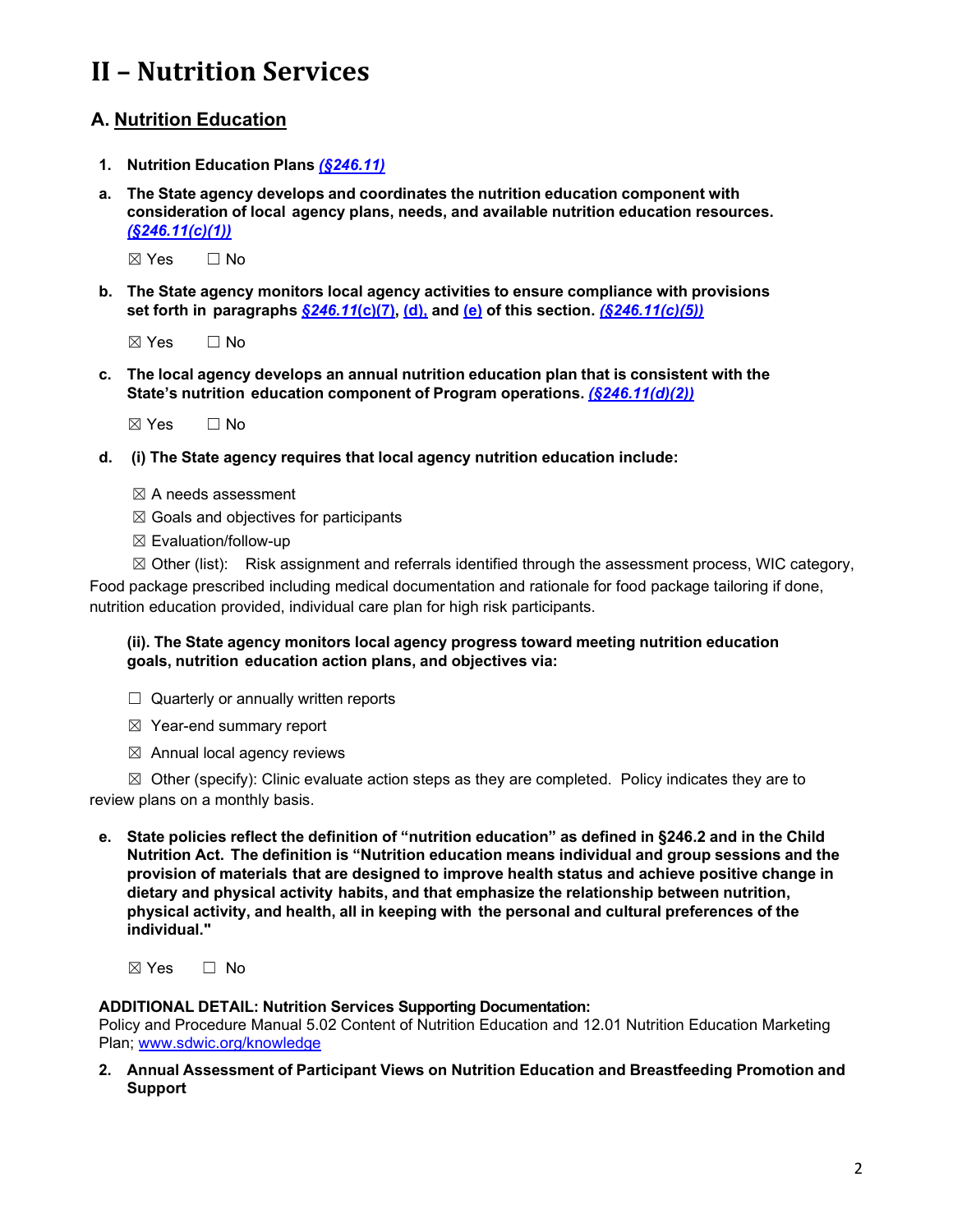- **a. Is an annual Assessment of Participant Views on Nutrition Education and Breastfeeding Promotion and Support conducted?**
	- ☒ Yes ☐ No
- **b. Check below the method(s) used in the past fiscal year to assess participant views on nutrition education and breastfeeding promotion and support provided by WIC:**
	- $\Box$  State-developed questionnaire issued by local agencies
	- $\Box$  Locally developed questionnaires (need approval by SA):
		- ☐ Yes ☐ No
	- $\boxtimes$  State-developed questionnaire issued by State agency.
	- ☐ Focus groups
	- ☐ Other (Specify):

#### **c. Results of participant views are:**

- $\boxtimes$  Used in the development of the State Plan
- $\boxtimes$  Used in the development of local agency nutrition education plans and breastfeeding promotion and support plans
- $\boxtimes$  Other (specify): Help direct policy and procedure, approved foods and training for staff

#### **ADDITIONAL DETAIL: Nutrition Services Appendix and/or Procedure Manual (citation):**

Policy and Procedure Manual 1.12 Participant Survey; [www.sdwic.org/Knowledge](http://www.sdwic.org/Knowledge)

- **3. Nutrition Education Contacts** *[\(§246.11\(a\)\(1-3\):](https://ecfr.federalregister.gov/current/title-7/subtitle-B/chapter-II/subchapter-A/part-246#p-246.11(a)) (1) Nutrition education shall be considered a benefit of the program, and shall be made available at no cost to the participant. Nutrition education shall be designed to be easily understood by participants, and it shall bear a practical relationship to participant nutritional needs, household situations, and cultural preferences including information on how to select food for themselves and their families. Nutrition education shall be thoroughly integrated into participant health care plans, the delivery of supplemental foods, and other Program operations. (2) Nutrition education is made available to all participants. Nutrition education may be provided through the local agencies directly, or through other agencies. At the time of certification, the local agency shall stress the positive, long term benefits of nutrition education and encourage the participant to attend and participate in nutrition education activities. However, individual participants shall not be denied supplemental foods for failure to attend or participate in nutrition education activities. (3) The State agency shall ensure that local agencies provide drug and other harmful substance abuse information to all pregnant, postpartum, and breastfeeding women and to parents or caretakers of infants and children participants. Drug and other harmful substance abuse information may also be provided to pregnant, postpartum, and breastfeeding women and to parents or caretakers of infants and children participating in local agency services other than the Program.)*
- **a. The State agency assures that each local agency offers adult participants, parents, or caretakers of infant and child participants, and whenever possible, the child participants themselves at least two (≥2) nutrition education contacts per 6 month certification period, and quarterly nutrition education contacts to participants certified in excess of 6 months, to ensure adequate nutrition education in accordance with [§246.11\(e\)](https://ecfr.federalregister.gov/current/title-7/subtitle-B/chapter-II/subchapter-A/part-246#p-246.11(e)) via:**
	- $\Box$  Local agency addresses in the annual nutrition education plan
	- $\boxtimes$  State nutrition staff monitoring annually during local agency reviews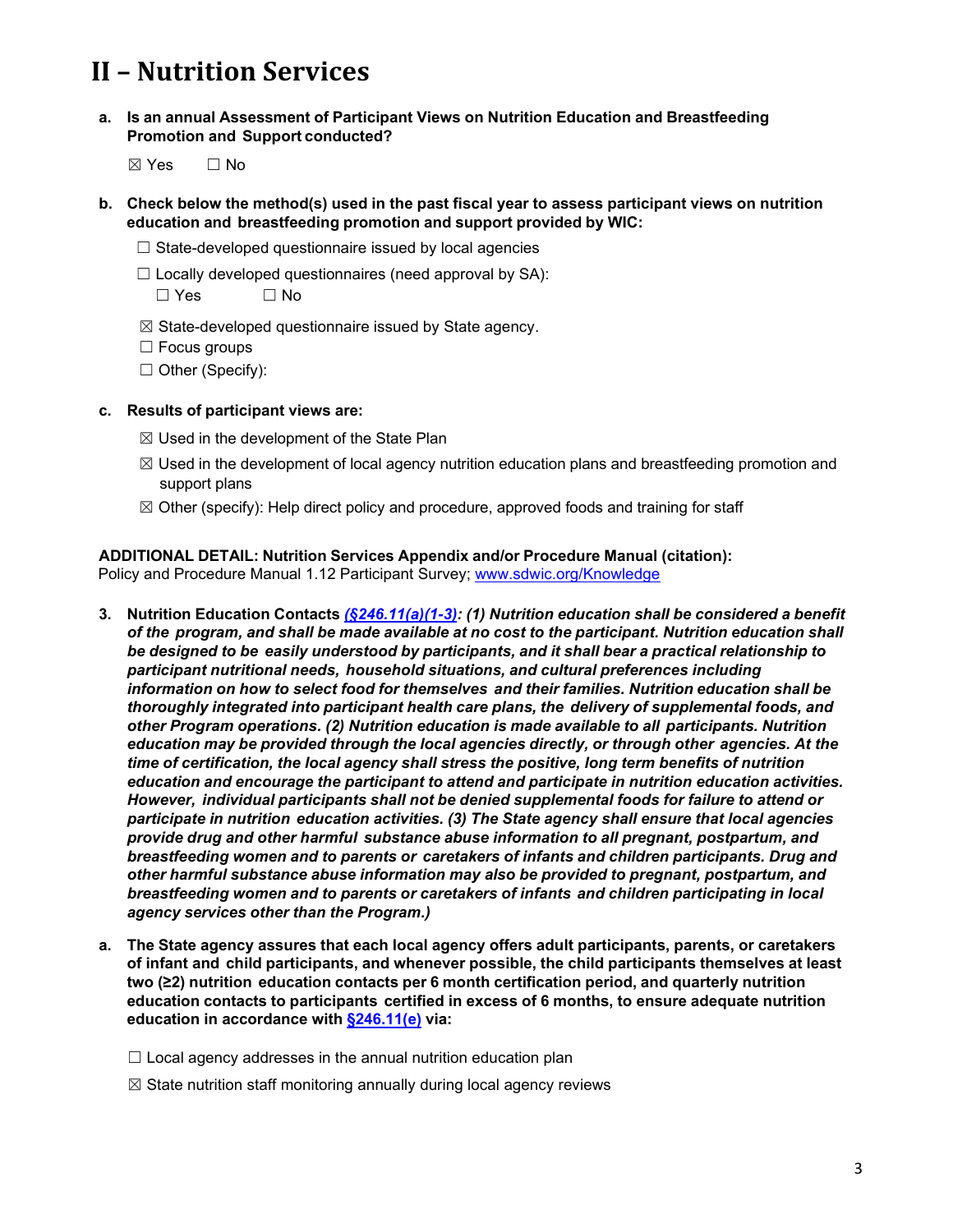$\Box$  Local agency providing periodic reports to State agency

 $\Box$  Other (specify):

### **b. The State agency has developed minimum nutrition education standards for the following participant categories:**

- $\boxtimes$  Pregnant women  $\boxtimes$  Breastfeeding women  $\boxtimes$  Postpartum women
- $\boxtimes$  Children  $\boxtimes$  Infants  $\boxtimes$  High-risk participants
- 

## **The minimum nutrition education standards address:**

- $\boxtimes$  Exit counseling  $\boxtimes$  Protocols  $\boxtimes$  Breastfeeding promotion and support
- $\boxtimes$  Number of contacts  $\boxtimes$  Documentation  $\boxtimes$  Information on substance abuse prevention
	-
- $\boxtimes$  Care plans  $\boxtimes$   $\boxtimes$  Referrals  $\boxtimes$  Nutrition topics relevant to participant assessment
- $\boxtimes$  Counseling methods/teaching strategies
- $\boxtimes$  Content (WIC appropriate topics)
- $\boxtimes$  Appropriate use of educational reinforcement (videos, brochures, posters, etc.)

## **c. The State agency allows the following nutrition education delivery methods:**

- ☒ Face-to-face, individually or group
- ☒ Online/internet
- ☒ Telephone
- ☒ Food demonstration
- $\boxtimes$  A delivery method performed by other agencies, i.e., EFNEP
- $\boxtimes$  Other (specify): Zoom virtual services

#### **d. The State agency ensures that nutrition risk data is used in providing appropriate nutrition education by:**

- $\boxtimes$  Individual nutrition education contacts tailored to the participant's needs
- $\boxtimes$  Group nutrition education contacts relevant to the participant's needs (please explain how appropriate group nutrition classes are identified and offered to the participant.) Appropriate group classes are identified through nutrition assessment and participant interest.

 $\Box$  Other (specify):

### **e. An individual care plan is provided based on:**

- $\Box$  Nutritional risk
- □ Priority level
- ☐ Healthcare provider's prescription
- □ CPA discretion
- ☐ Participant request
- $\boxtimes$  Other (specify): The MIS system requires a care plan for all participants.

### **f. Individual care plans developed include the following components:**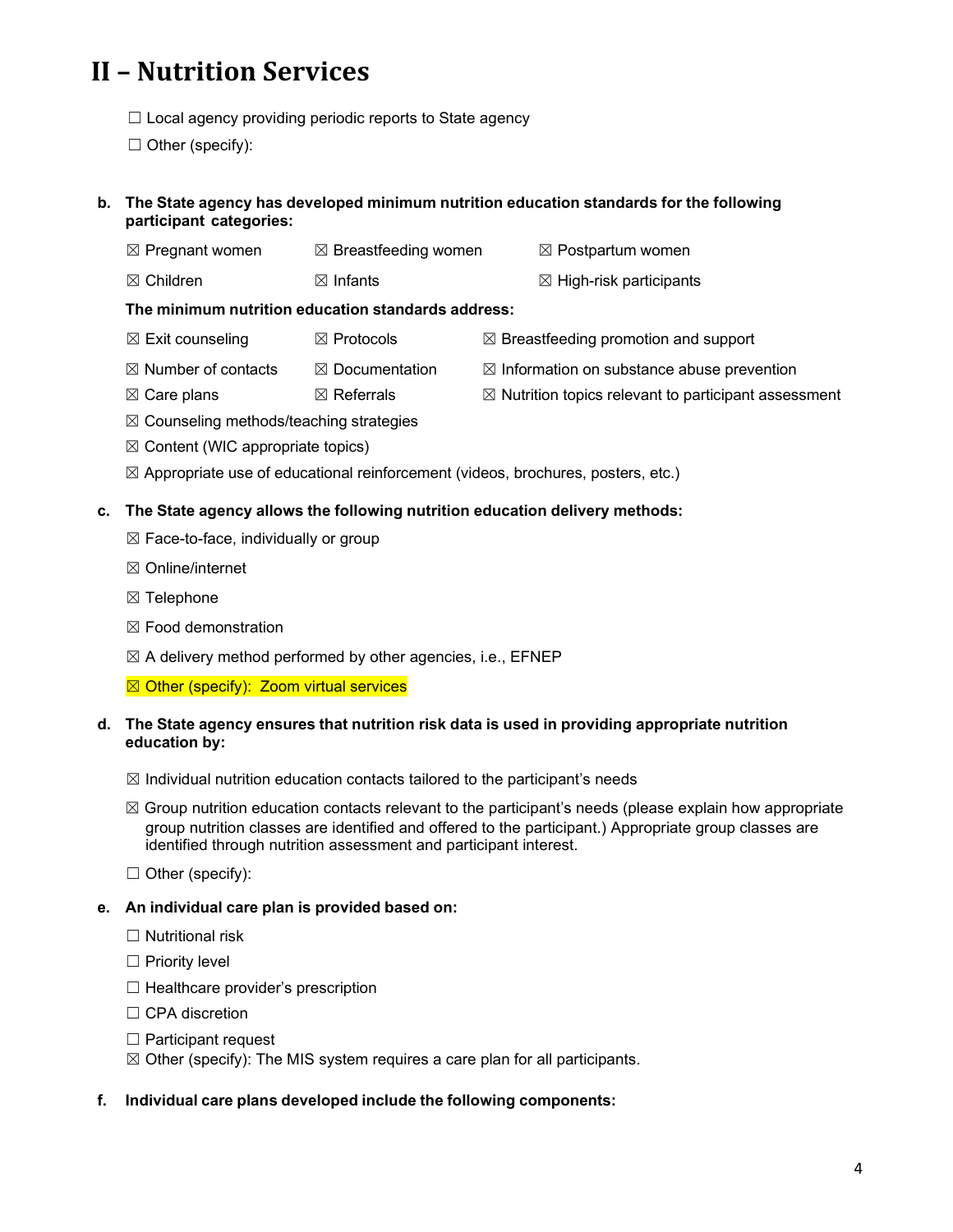|                                                                                                                                                                                                   | Must<br>Include | <b>May Include</b> |
|---------------------------------------------------------------------------------------------------------------------------------------------------------------------------------------------------|-----------------|--------------------|
| Individualized food package                                                                                                                                                                       | ⊠               |                    |
| Identification of nutrition-related problems                                                                                                                                                      | ⊠               |                    |
| Nutrition education and breastfeeding support                                                                                                                                                     | ⊠               |                    |
| A plan for follow-up                                                                                                                                                                              | ⊠               |                    |
| <b>Referrals</b>                                                                                                                                                                                  | ⊠               |                    |
| Timeframes for completing care plan                                                                                                                                                               | ⊠               |                    |
| Documentation of completing care plan                                                                                                                                                             | ⊠               |                    |
| A practical relationship to a participant's nutritional needs, household<br>situations, and cultural preferences including information on how to<br>select food for themselves and their families | ⊠               |                    |
| Other (specify by typing into the cells below):                                                                                                                                                   |                 |                    |
| Anthropometric and biochemical data                                                                                                                                                               | ⊠               |                    |
|                                                                                                                                                                                                   |                 |                    |

**g. Check the following individuals allowed to provide general or high-risk nutrition education:**

|                                                                                                                                                                                                                                                                                              | General<br><b>Nutrition</b><br><b>Education</b> | <b>High-Risk</b><br><b>Nutrition</b><br><b>Contact</b> |
|----------------------------------------------------------------------------------------------------------------------------------------------------------------------------------------------------------------------------------------------------------------------------------------------|-------------------------------------------------|--------------------------------------------------------|
| <b>Paraprofessionals (non-B.S. degree with formal WIC training by SA)</b><br>or LA)                                                                                                                                                                                                          | $\overline{\boxtimes}$                          |                                                        |
| Licensed Practical Nurses                                                                                                                                                                                                                                                                    | ⊠                                               |                                                        |
| <b>Registered Nurses</b>                                                                                                                                                                                                                                                                     | ⊠                                               |                                                        |
| B.S. in Home Economics                                                                                                                                                                                                                                                                       | ⊠                                               |                                                        |
| B.S. in the field of Human Nutrition                                                                                                                                                                                                                                                         | ⊠                                               |                                                        |
| Registered Dietitian or M.S. in Nutrition (or related field)                                                                                                                                                                                                                                 | ⊠                                               | ⊠                                                      |
| Dietetic Technician (2-year program completed)                                                                                                                                                                                                                                               | Г                                               | $\mathsf{L}$                                           |
| Other (specify by typing into the cells below):                                                                                                                                                                                                                                              |                                                 |                                                        |
| Nutritionists with BS in Human Nutrition or Home Economics are<br>allowed to complete High-Risk Nutrition Contact with follow-up by<br><b>Registered Dietitian</b>                                                                                                                           | П                                               | ⊠                                                      |
| The high risk mid-certification assessment with nutrition counseling<br>can be completed by a nurse who has completed the Nurse<br>Nutrition Educator training as provided by the Central office with<br>documented consultation by a Registered Dietitian in the SDWIC-<br>IT client record | П                                               | ⊠                                                      |

## **h. The State agency allows adult participants to receive nutrition education by proxy, per [7 CFR](https://ecfr.federalregister.gov/current/title-7/subtitle-B/chapter-II/subchapter-A/part-246#p-246.12(r))  [246.12\(r\)\(1-4\).](https://ecfr.federalregister.gov/current/title-7/subtitle-B/chapter-II/subchapter-A/part-246#p-246.12(r))**

☒ No

☐ Yes (If yes, check the applicable conditions below):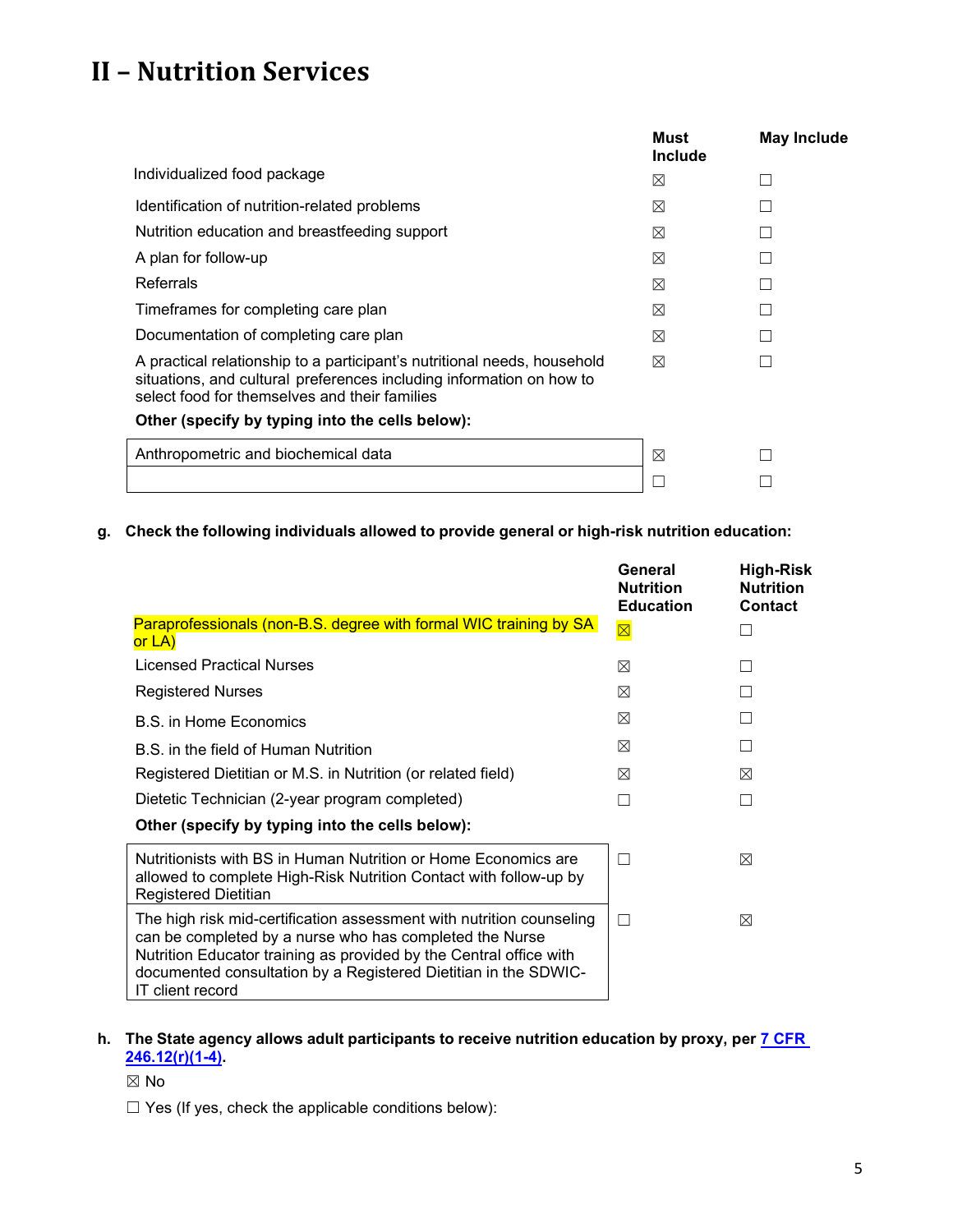- $\Box$  Proxy is spouse/significant other
- $\Box$  Proxy is grandparent or legal guardian of infant or child participant
- ☐ Proxy is neighbor
- $\Box$  Other (specify):
- $\Box$  Only for certain priorities (specify):
- **i. The State agency allows parents/guardians of infant and child participants to receive nutrition education by proxy.**

☐ No

- $\boxtimes$  Yes (If yes, check the applicable conditions below):
	- $\Box$  Proxy is grandparent or legal guardian of infant or child participant
	- ☐ Proxy is neighbor

 $\boxtimes$  Other (specify): Anyone named by the authorized person can act as a proxy to receive nutrition education for the infant or child.

 $\Box$  Only for certain priorities (specify):

**ADDITIONAL DETAIL: Nutrition Services Appendix and/or Procedure Manual (citation):** Policy and Procedure Manual 5.01 Explanation of WIC and Content of Nutrition Assessment, 5.02 Content of Nutrition Education, 5.04 Documentation of Nutrition Services, 4.01 Breastfeeding Promotion Protection and Support and 2.24 Proxy

- *4.* **Nutrition Education Materials** *[\(§246.11\(c\)\(1,3,4,6,7\):](https://ecfr.federalregister.gov/current/title-7/subtitle-B/chapter-II/subchapter-A/part-246#p-246.11(c)) The State agency shall (1) develop and coordinate the nutrition education component of Program operations with consideration of local agency plans, needs, and available nutrition education resources; (3) identify or develop resources and educational materials for use in local agencies, including breastfeeding promotion and instruction materials, taking reasonable steps to include materials in languages other than English in areas where a significant number or proportion of the population needs the information in a language other than English; (4) develop and implement procedures to ensure that nutrition education is offered to all adult participants and to parents/caregivers of infant or child participants, as well as child participants whenever possible; (6) establish standards for participant contacts that ensure adequate nutrition education in accordance with paragraph [246.11\(e\);](https://ecfr.federalregister.gov/current/title-7/subtitle-B/chapter-II/subchapter-A/part-246#p-246.11(e)) and (7) establish standards for breastfeeding promotion and support, including a positive breastfeeding supportive clinic environment, a local agency breastfeeding coordinator, breastfeeding promotion, and support for new staff.)*
- **a. The State agency shares material with the Child and Adult Care Food Program (CACFP) at no cost:**

#### ☒ Yes ☐ No

If applicable, list other agencies:

**If yes, does a written material sharing agreement exist between the relevant agencies, per [7CFR](https://ecfr.federalregister.gov/current/title-7/subtitle-B/chapter-II/subchapter-A/part-246#p-246.4(a)(9)(ii))**

#### **[246.4\(a\)\(9\)\(ii\)?](https://ecfr.federalregister.gov/current/title-7/subtitle-B/chapter-II/subchapter-A/part-246#p-246.4(a)(9)(ii))**

 $\boxtimes$  Yes  $\Box$  No

**b. The State agency recommends and/or makes available nutrition education materials for the following topics:**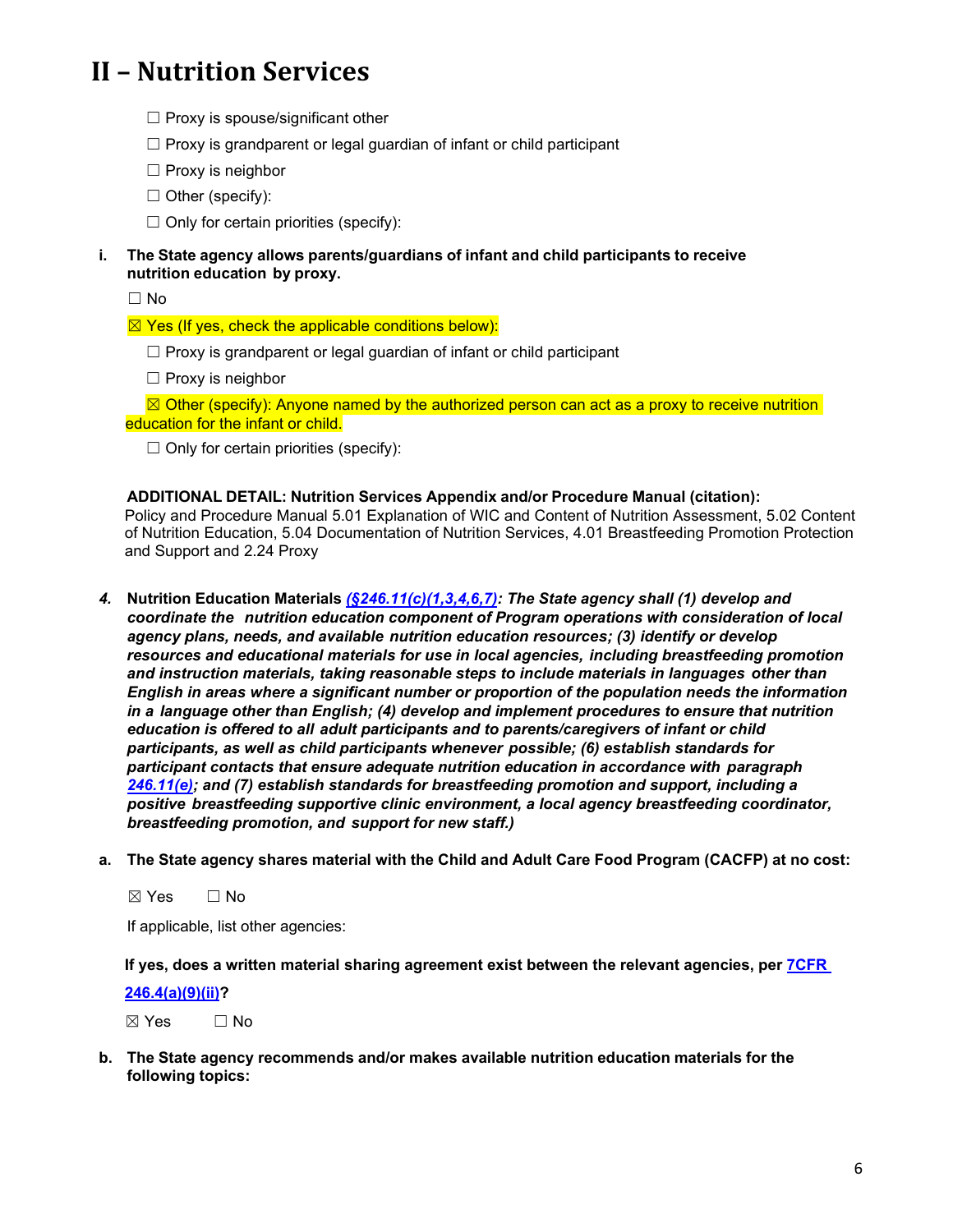|                                                                                                                                                                                        | <b>English</b> | <b>Spanish</b> | Other (specify by<br>typing into the cells<br>below):                          |
|----------------------------------------------------------------------------------------------------------------------------------------------------------------------------------------|----------------|----------------|--------------------------------------------------------------------------------|
| General nutrition                                                                                                                                                                      | $\boxtimes$    | $\boxtimes$    | Karen in print, 100+<br>others through Google<br><b>Translate on sdwic.org</b> |
| Specific nutrition-related disorders                                                                                                                                                   | ⊠              | ⊠              | Pediatric & Nutrition<br>Care Counseling<br>Manuals                            |
| Maternal nutrition                                                                                                                                                                     | $\boxtimes$    | ⊠              | Karen in print, 100+<br>others through Google<br><b>Translate on sdwic.org</b> |
| Infant nutrition                                                                                                                                                                       | $\boxtimes$    | ⊠              | Karen in print, 100+<br>others through Google<br><b>Translate on sdwic.org</b> |
| Child nutrition                                                                                                                                                                        | $\boxtimes$    | ⊠              | Karen in print, 100+<br>others through Google<br><b>Translate on sdwic.org</b> |
| Nutritional needs of homeless                                                                                                                                                          | $\boxtimes$    | $\boxtimes$    | 100+ others through<br><b>Google Translate on</b><br>sdwic.org                 |
| Nutritional needs of migrant farmworkers & their<br>families                                                                                                                           | $\mathsf{L}$   | $\Box$         |                                                                                |
| Nutritional needs of Native Americans                                                                                                                                                  | □              | $\Box$         |                                                                                |
| Nutritional needs of Teenage prenatal women                                                                                                                                            | ⊠              | ⊠              | Karen in print, 100+<br>others through Google<br><b>Translate on sdwic.org</b> |
| Breastfeeding promotion and support (including<br>troubleshooting problems)                                                                                                            | ⊠              | ⊠              | 100+ others through<br><b>Google Translate on</b><br>sdwic.org                 |
| Danger of harmful substances (alcohol, tobacco and<br>other drugs), as well as secondhand smoke during<br>pregnancy and breastfeeding                                                  | $\boxtimes$    | ⊠              | Karen in print, 100+<br>others through Google<br><b>Translate on sdwic.org</b> |
| <b>Food Safety</b>                                                                                                                                                                     | $\boxtimes$    | $\boxtimes$    | 100+ others through<br><b>Google Translate on</b><br>sdwic.org                 |
| Physical activity                                                                                                                                                                      | ⊠              | $\boxtimes$    | 100+ others through<br><b>Google Translate on</b><br>sdwic.org                 |
| Other (specify by typing into the cells below):                                                                                                                                        |                |                |                                                                                |
| Wichealth.org                                                                                                                                                                          | $\boxtimes$    | $\boxtimes$    |                                                                                |
| <b>Pediatric &amp; Nutrition Care Manual through the</b><br>Academy of Nutrition and Dietetics used for a<br>variety of nutrition related topics.                                      | $\boxtimes$    | $\Box$         |                                                                                |
| All nutrition education topics provided by SD WIC can<br>be printed in several languages by using Google<br>Translate on the Library page of our website as well:<br>sdwic.org/library | $\boxtimes$    | $\boxtimes$    | Several others                                                                 |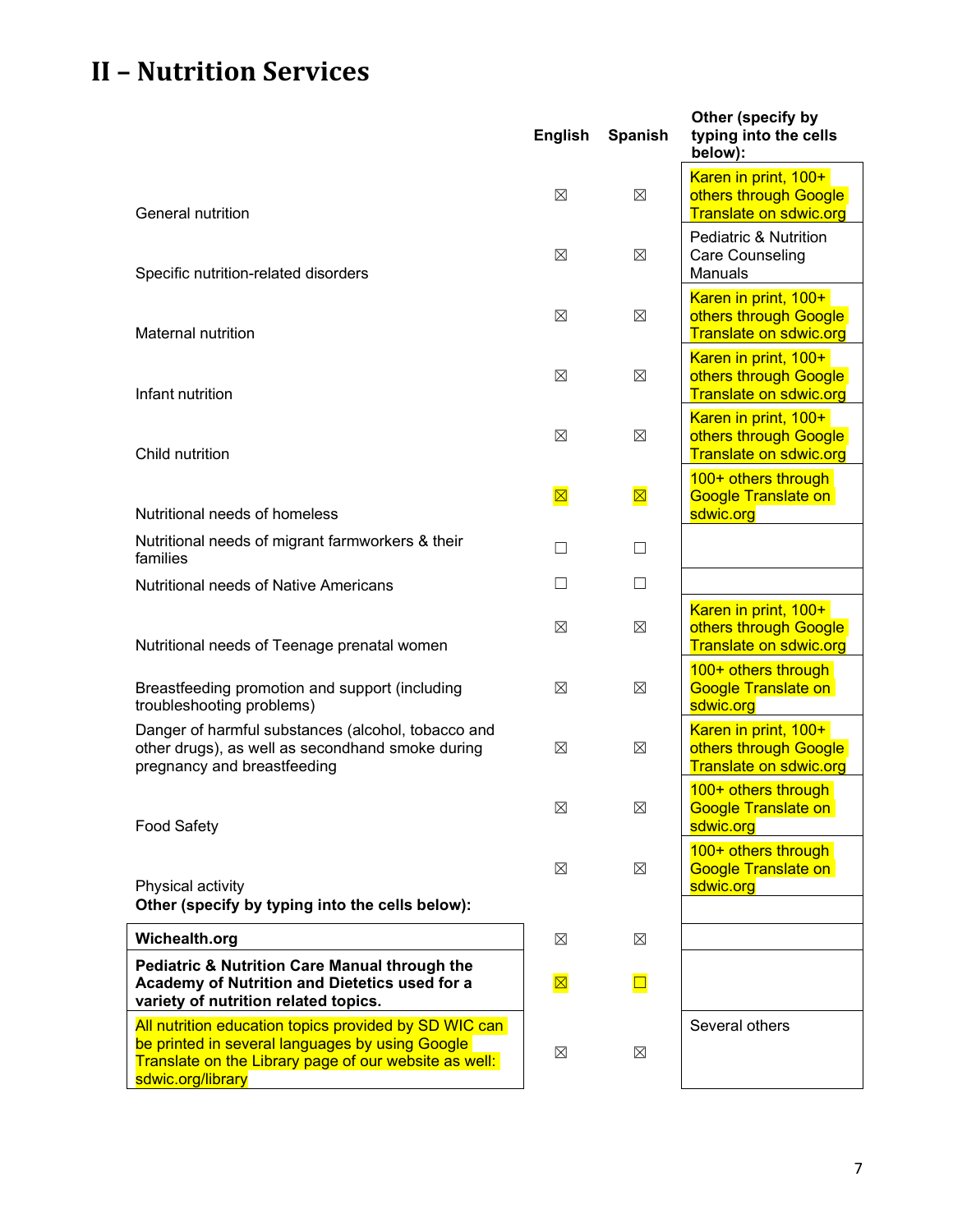**Attach a listing of the nutrition education resources available from the State agency or other sources for use by local agencies or specify the location in the Procedure Manual and reference below.**

**c. The State agency follows written procedures to ensure that nutrition education materials recommended/made available are appropriate in terms of the following:**

 $\boxtimes$  Content  $\boxtimes$  Reading level/language  $\boxtimes$  Graphic design  $\boxtimes$  Cultural relevance

 $\Box$  Other (specify):

**d. Locally developed nutrition education materials must be approved by State agency prior to use.** ☒ Yes ☐ No

**If no, State agency requires local agency to follow a standardized format for evaluating nutrition education materials.**

☐ Yes ☐ No

#### **ADDITIONAL DETAIL: Nutrition Services Appendix and/or Procedure Manual (citation):**

Policy and Procedure manual 5.02 Content of Nutrition Education and 1.04 Agreements See "Attachment A – Brochures List" for a listing of nutrition education resources available.

**5. Nutrition Education Needs of Special Populations**

**The State agency tailors its nutrition education efforts to address the specific needs of migrant farmworkers (M), homeless individuals (H), substance-abusing individuals (S), and/or breastfeeding women (B) through (check all that apply):**

| M           | 且           | $\underline{\underline{\mathsf{S}}}$ | $\mathbf{B}$ |                                                                                                                                          |
|-------------|-------------|--------------------------------------|--------------|------------------------------------------------------------------------------------------------------------------------------------------|
| $\boxtimes$ | $\boxtimes$ | $\overline{\boxtimes}$               | $\boxtimes$  | Providing nutrition education materials appropriate to this population<br>and language needs                                             |
| ⊠           | $\boxtimes$ | $\boxtimes$                          | $\boxtimes$  | Providing nutrition curriculum or care guidelines specific to this<br>population                                                         |
| ⊠           | ⊠           | ⊠                                    | $\boxtimes$  | Requiring local agencies who serve this population to address its<br>special needs in local agency nutrition education plans             |
| L.          | П           | ⊠                                    | $\boxtimes$  | Arranging for special training of local agency personnel who work with<br>this population                                                |
| ⊠           | ⊠           | $\boxtimes$                          | ⊠            | Distributing resource materials related to this population                                                                               |
| ⊠           | $\boxtimes$ | $\boxtimes$                          | ⊠            | Encouraging WIC local agencies to network with one another                                                                               |
| ⊠           | ⊠           | $\boxtimes$                          | $\boxtimes$  | Coordinating at the State and local levels with agencies who serve this<br>population<br>Other (specify by typing into the cells below): |
|             | П           | $\mathcal{L}$                        | □            |                                                                                                                                          |
|             |             |                                      | П            |                                                                                                                                          |
|             |             |                                      |              |                                                                                                                                          |

**ADDITIONAL DETAIL: Nutrition Services Appendix and/or Procedure Manual (citation):**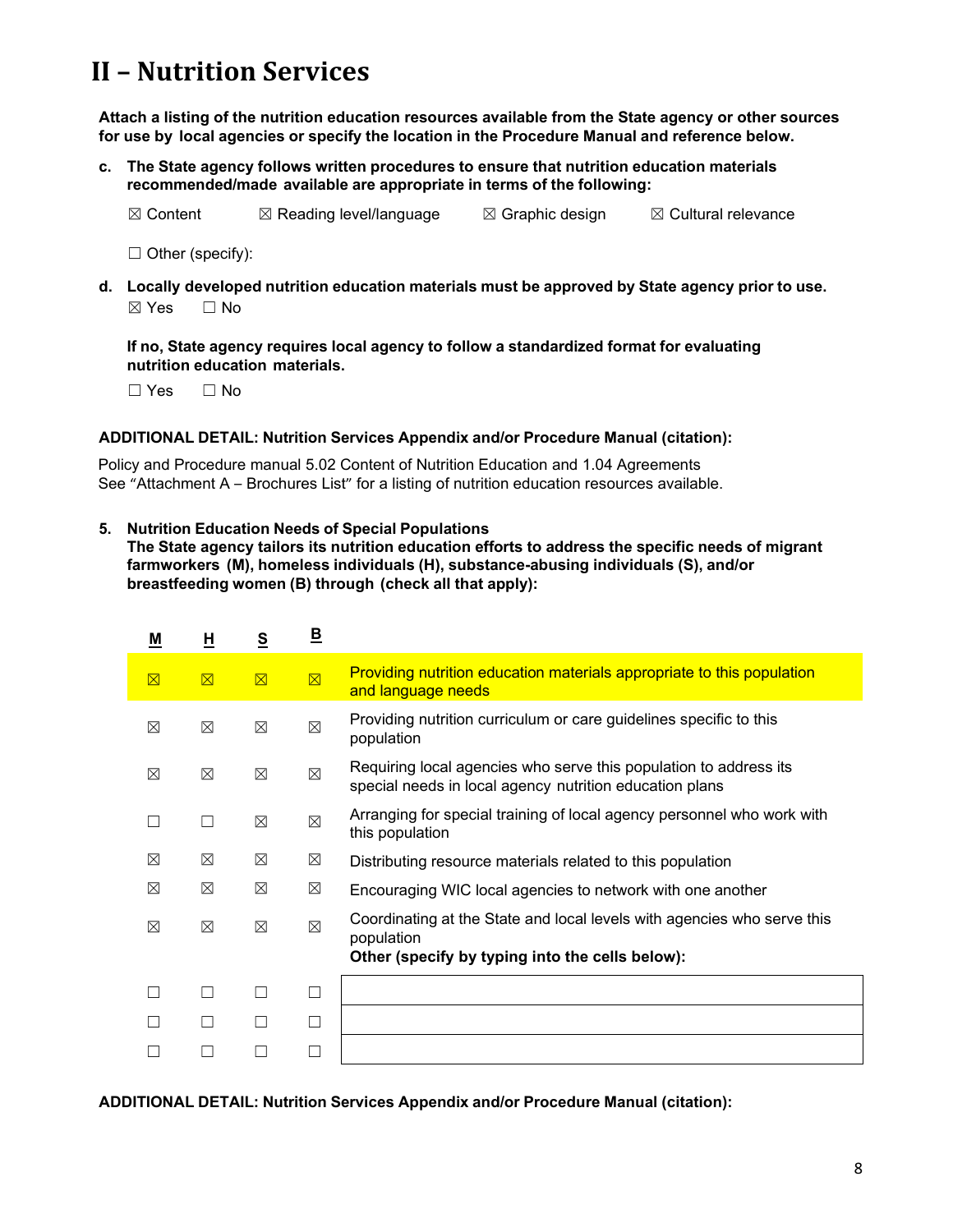### **6. Breastfeeding Promotion and Support Plan**

### **a. The State agency coordinates with local agencies to develop a breastfeeding promotion plan that contains the following elements (check all that apply):**

- $\boxtimes$  Activities such as development of breastfeeding coalitions, task forces, or forums to address breastfeeding promotion and support issues
- $\boxtimes$  Identification of breastfeeding promotion and support materials
- ☒ Procurement of breastfeeding aids which support the initiation and continuation of breastfeeding (e.g., breast pumps).
- $\boxtimes$  Training of State/local agency staff
- $\boxtimes$  Designating roles and responsibilities of staff
- $\boxtimes$  Evaluation of breastfeeding promotion and support activities

 $\boxtimes$  Other (specify): SD WIC has 33 clinic staff, 3 central office staff, and 1 Regional Manager that are Certified Lactation Counselors (CLC). In addition, 1 WIC clinic staff is an International Board-Certified Lactation Consultant (IBCLC).Bimonthly Local Agency Breastfeeding Coordinator calls.

### **b. The State agency has established minimum protocols for breastfeeding promotion and support which include the following (check all that apply):**

- $\boxtimes$  A policy that creates a positive clinic environment which endorses breastfeeding as the preferred method of infant feeding
- $\boxtimes$  A requirement that each local agency designate a local agency staff person to coordinate breastfeeding promotion and support activities
- $\boxtimes$  A requirement that each local agency incorporate task-appropriate breastfeeding promotion and support training into orientation programs for new staff involved in direct contact with WIC clients.
- $\boxtimes$  A plan to ensure that women have access to breastfeeding promotion and support activities during the prenatal and postpartum periods
- $\boxtimes$  Participant breastfeeding assessment
- $\boxtimes$  Food package prescription and tailoring based on breastfeeding and nutrition assessment
- $\boxtimes$  Data collection (at State and local level)
- ☒ Referral criteria
- ☒ Peer counseling

 $\boxtimes$  Other (specify): Policy indicates staff shall provide information and/or equipment or referrals to resources that assist mothers in expressing and collecting milk for their infants, if needed.

### **7. Breastfeeding Peer Counseling**

**a. Does the State agency request WIC Breastfeeding Peer Counseling (BFPC) funds to develop and/or maintain a peer counselor program?**

☒ Yes ☐ No

**If yes, the State agency is requesting to receive which of the following amounts in BFPC funds for the upcoming fiscal year (select only one amount)? Please consider available BFPC funds form prior fiscal years when making this request.**

☐ Full amount of available BFPC funds.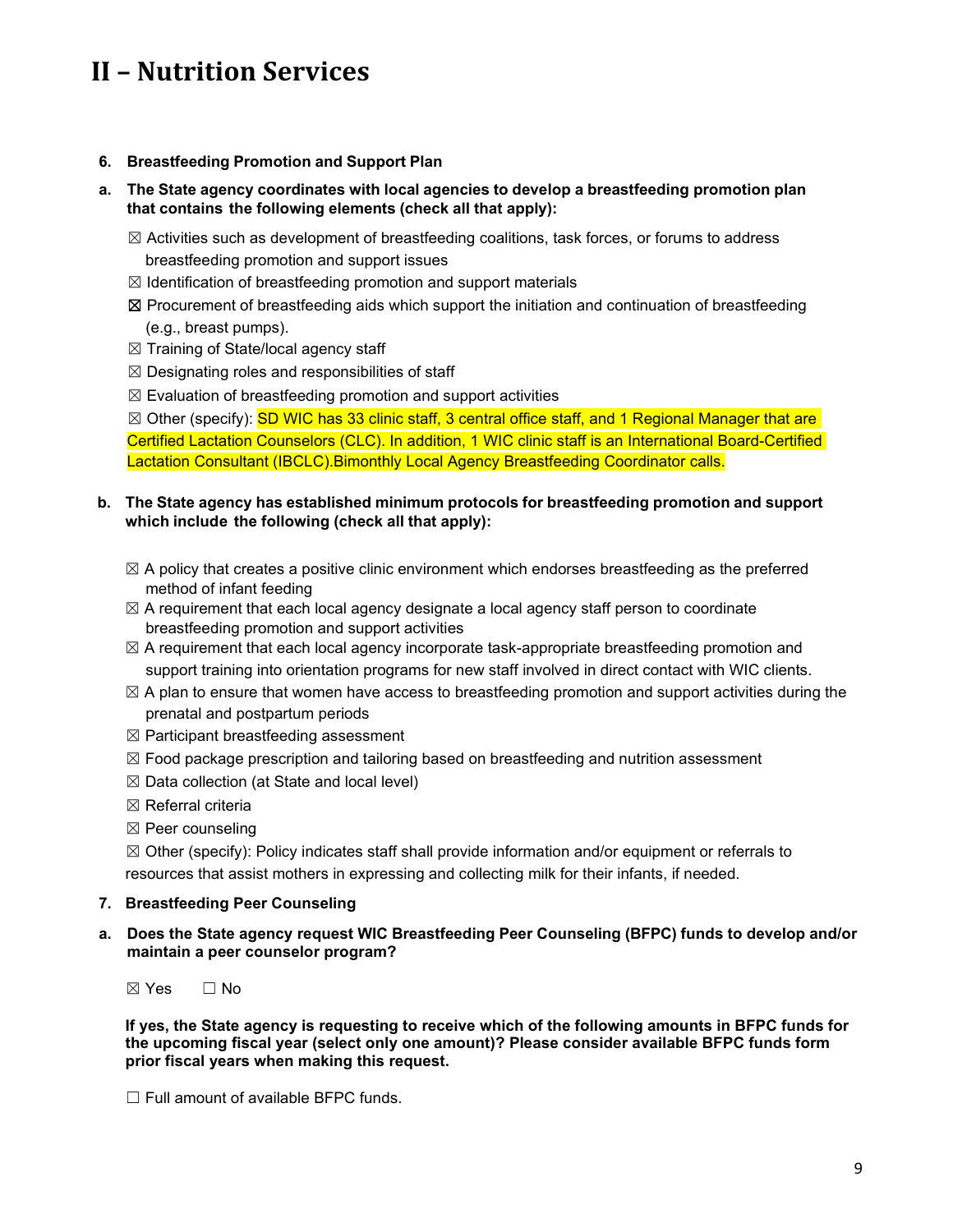$\boxtimes$  Specific amount of available BFPC funds  $\$0$  (Not to exceed the full amount available.) South Dakota has funding available from 2019, 2020 and 2021 grant.

**b. Attach a copy of an updated line item budget,** *with written narrative***, demonstrating how peer counseling funds are being used for approved peer counseling activities. Include the citation for the attachment here:**

Attachment B FY21 BFPC Line Item Budget Expenditures Attachment C FY21 BFPC Report Attachment D FY22 BFPC Proposed Budget

- **c. Please provide the approximate number of WIC peer counselors in your State:** 7
- **d. Please provide the number of local agencies designated by the State agency to receive funds to operate peer counseling programs.** Funding is received and managed by the state office and contracted out to Growing Up Together to provide coverage statewide to all 76 WIC sites.

**ADDITIONAL DETAIL: Nutrition Services Appendix and/or Procedure Manual (citation):**

- **e. The State agency coordinates with local agencies to develop a breastfeeding peer counseling program that contains the following components (see WIC Breastfeeding Model Components for Peer Counseling):**
- **f. Definition of peer counselor defined as follows: paraprofessional recruited and hired from target population; available to WIC clients outside usual clinic hours and outside the WIC clinic**

☒ Yes ☐ No

- **g. Designated breastfeeding peer counseling program managers/coordinators at State and/or local level**
	- ☒ Yes ☐ No
- **h. Defined job parameters and job descriptions for breastfeeding peer counselors** ☒ Yes ☐ No

#### **If yes, the job parameters for peer counselors (check all that apply):**

- $\boxtimes$  Define settings for peer counseling service delivery (check all that apply):
	- $\boxtimes$  Home (peer counselor makes telephone calls from home)
	- $\Box$  Participant's home (peer counselor makes home visits)
	- ☒ Clinic
	- ☒ Hospital
- $\boxtimes$  Define frequency of client contacts
- $\boxtimes$  Define procedures for making referrals
- $\boxtimes$  Define scope of practice of peer counselor
- **i. Adequate compensation and reimbursement of breastfeeding peer counselors**

☒ Yes ☐ No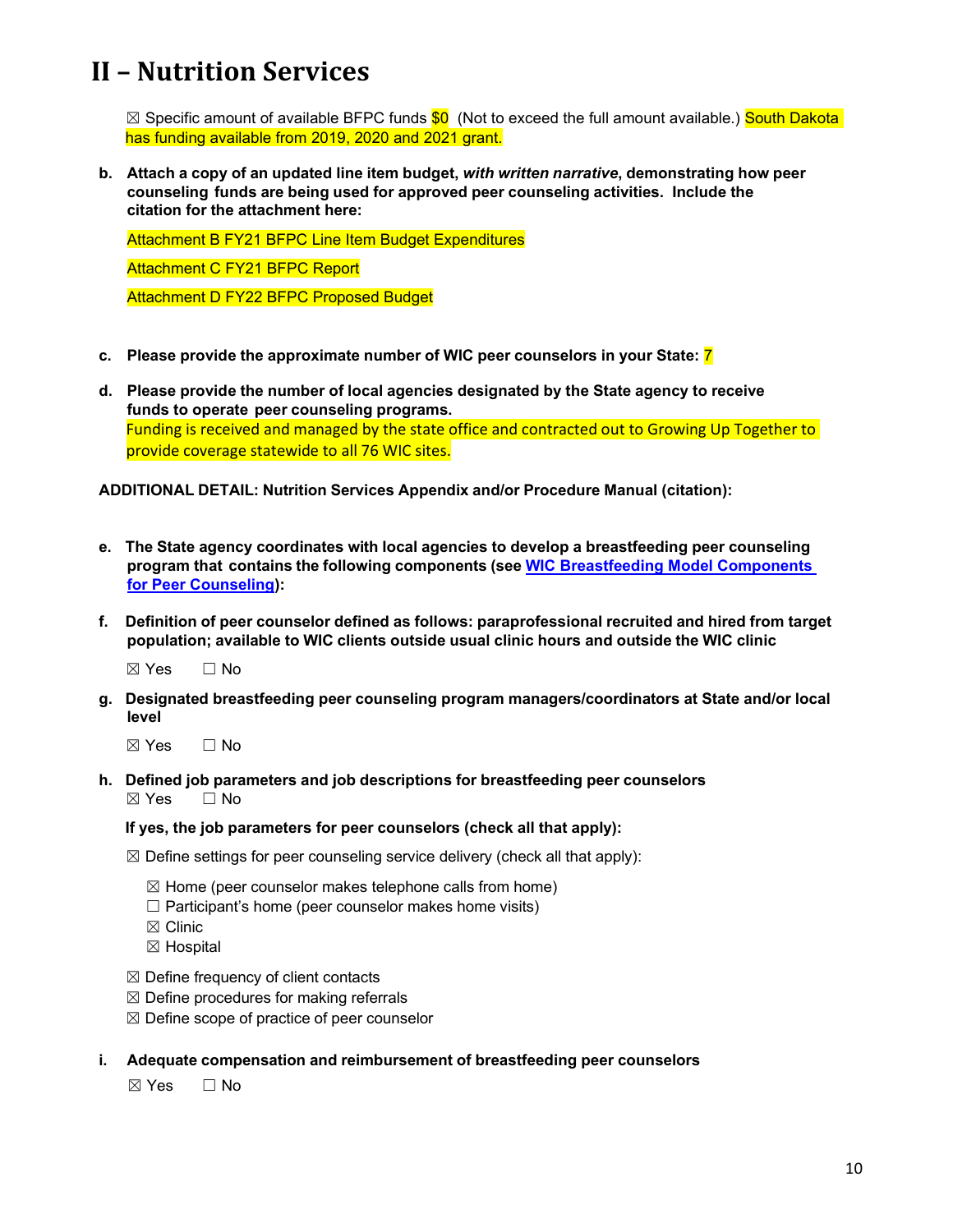- **j. Training of State and local staff (managers, designated breastfeeding experts, peer counselors, others) using the FNS-developed breastfeeding training curriculum.**
	- ☒ Yes ☐ No
- **k. Training of WIC clinic staff about the role of the WIC peer counselor**

 $\boxtimes$  Yes  $\Box$  No

- **l. Establishment of standardized breastfeeding peer counseling program policies and procedures (check all that apply):**
	- $\boxtimes$  Timing and frequency of contacts
	- ☒ Documentation of client contacts
	- ☒ Referral protocols
	- ☒ Confidentiality
	- ☒ Use of social media
	- $\Box$  Other (specify):

#### **m. Adequate supervision and monitoring of breastfeeding peer counselors through (check all that apply):**

- $\boxtimes$  Regular, systematic contact with peer counselor
- $\boxtimes$  Regular, systematic review of peer counselor contact logs
- ☒ Regular, systematic review of peer counselor contact documentation
- ☒ Spot checks
- ☐ Observation

 $\boxtimes$  Other (specify): Monthly reports; monthly calls, yearly staff and participant satisfaction surveys; quarterly peer-to-peer reviews; annual review.

### **n. Participation in community partnerships to enhance the effectiveness of breastfeeding peer counseling programs (check all that apply):**

#### □ Breastfeeding coalitions

- ☒ Businesses
- $\boxtimes$  Community organizations
- ☒ Cooperative extension
- ☐ La Leche League
- ☒ Hospitals
- $\boxtimes$  Home visiting programs
- ☐ Private Healthcare clinics
- $\Box$  Other (specify):

### **o. Adequate support of peer counselors by providing the following (check all that apply):**

- ☒ Timely access to WIC-designated breastfeeding experts for referrals outside peer counselors' scope of practice
- $\boxtimes$  Mentoring of newly trained peer counselors in early months of job
- $\boxtimes$  Regular contact with supervisor
- $\boxtimes$  Participation in clinic staff meetings as part of WIC team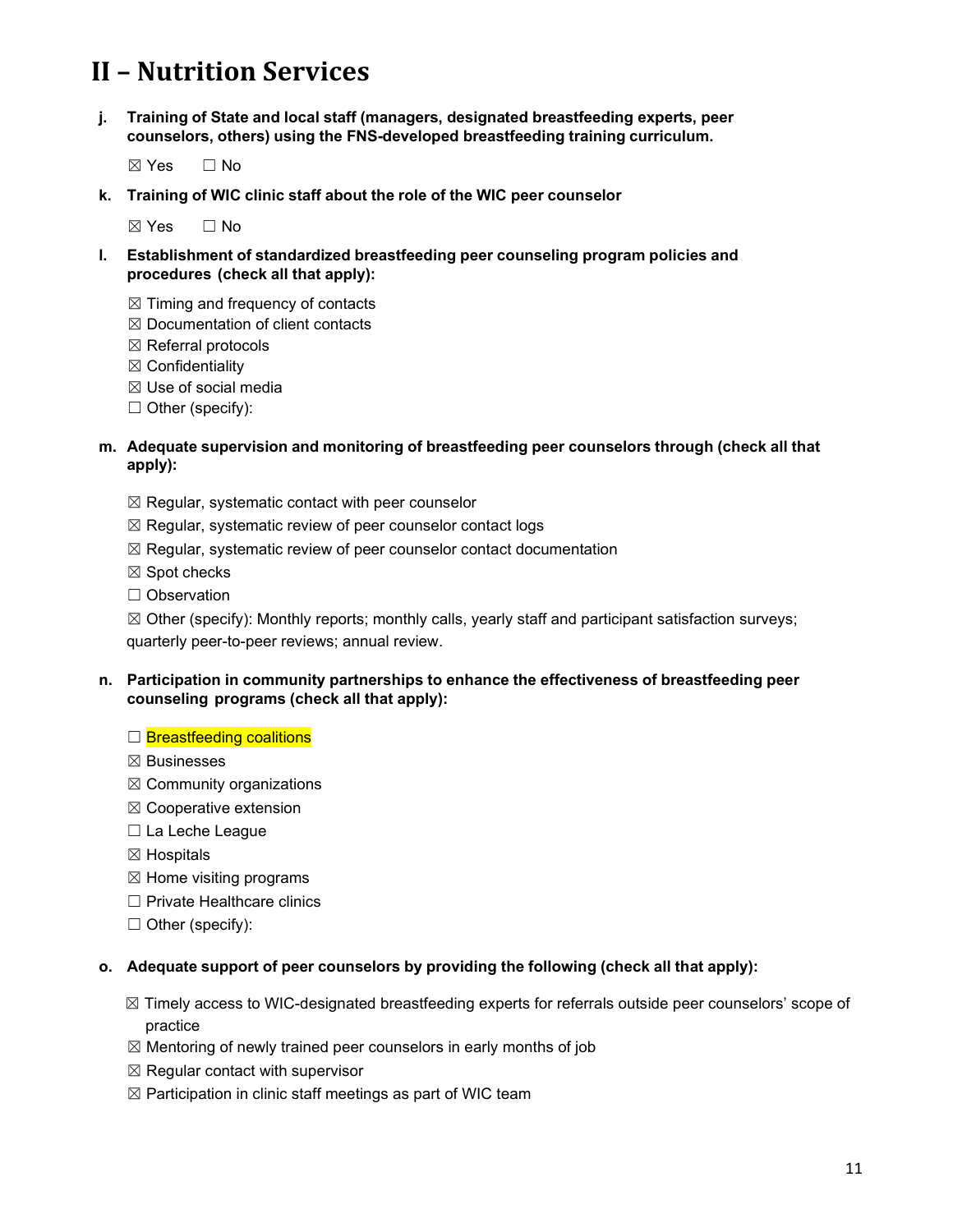$\boxtimes$  Opportunities to meet regularly with other peer counselors

☒ Other (specify): Monthly virtual meetings with BFPC Administrator, Peer Counselors and Breastfeeding Specialist, WIC State Breastfeeding Coordinator, and WIC staff Regional Representatives.

### **p. Provision of training and continuing education of peer counselors (check all that apply):**

- ☒ Standardized training using FNS-developed curriculum
- $\boxtimes$  Ongoing training at regularly scheduled meetings
- ☐ Home Study
- $\boxtimes$  Opportunities to "shadow" or observe lactation experts and other peer counselors
- □ Training/experience to become senior level peer counselors, WIC-Designated Breastfeeding Expert, etc.
- $\boxtimes$  Other (specify): Opportunity to meet annually

#### **ADDITIONAL DETAIL: Nutrition Services Appendix and/or Procedure Manual (citation):**

Policy and Procedure Manual 4.01 Breastfeeding Promotion, Protection, and Support; 4.02 Breastfeeding Training, 4.03 Clinic Environment and 4.09 Breastfeeding Peer Counselor Program; [www.sdwic.org/knowledge](http://www.sdwic.org/knowledge)

## <span id="page-11-0"></span>**B. Food Package Design**

- **1. Authorized WIC-Eligible Foods**
- **a. Include a copy of the current State-authorized food list and the individual food package design for each category in the Appendix or cite Procedure Manual reference:**

**Policy and Procedure Manual 7.02 Authorized WIC Foods, 7.03 Food Packages for Qualifying Conditions along with 7.03A – 7.03E for food packages by category and 7.04 Maximum and Prorated Food Package along with 7.04A – 7.04H for food packages by category**

- **b. The State agency considers the following when making decisions about authorizing WIC-eligible foods other than WIC formulas:**
	- $\boxtimes$  Federal regulatory requirements  $\boxtimes$  Nutritional value
	- $\boxtimes$  Participant acceptance  $\boxtimes$  Cost
	- $\boxtimes$  Statewide availability  $\boxtimes$  Participant/client request
	- $\boxtimes$  Healthcare provider request  $\boxtimes$  Other (specify): Vendor requests, needs of homeless participants with limited storage and refrigeration.
- **c. The State agency utilizes additional State nutritional criteria for authorizing foods for the State WIC food list, in addition to the minimum Federal regulatory requirements.**

 $\boxtimes$  Yes  $\boxtimes$  No

**If yes, describe actual values or criteria identified by the State. Enter "n/a" if not applicable. (i.e. artificial sweeteners, artificial color/flavor, low sodium, etc.):**

**d. The State agency provides the maximum amount of all authorized foods allowed in accordance with the Federal WIC regulations at section [246.10](https://ecfr.federalregister.gov/current/title-7/subtitle-B/chapter-II/subchapter-A/part-246#p-246.10(a)) for each of the seven WIC Food Packages (I-VII).**

**Yes No**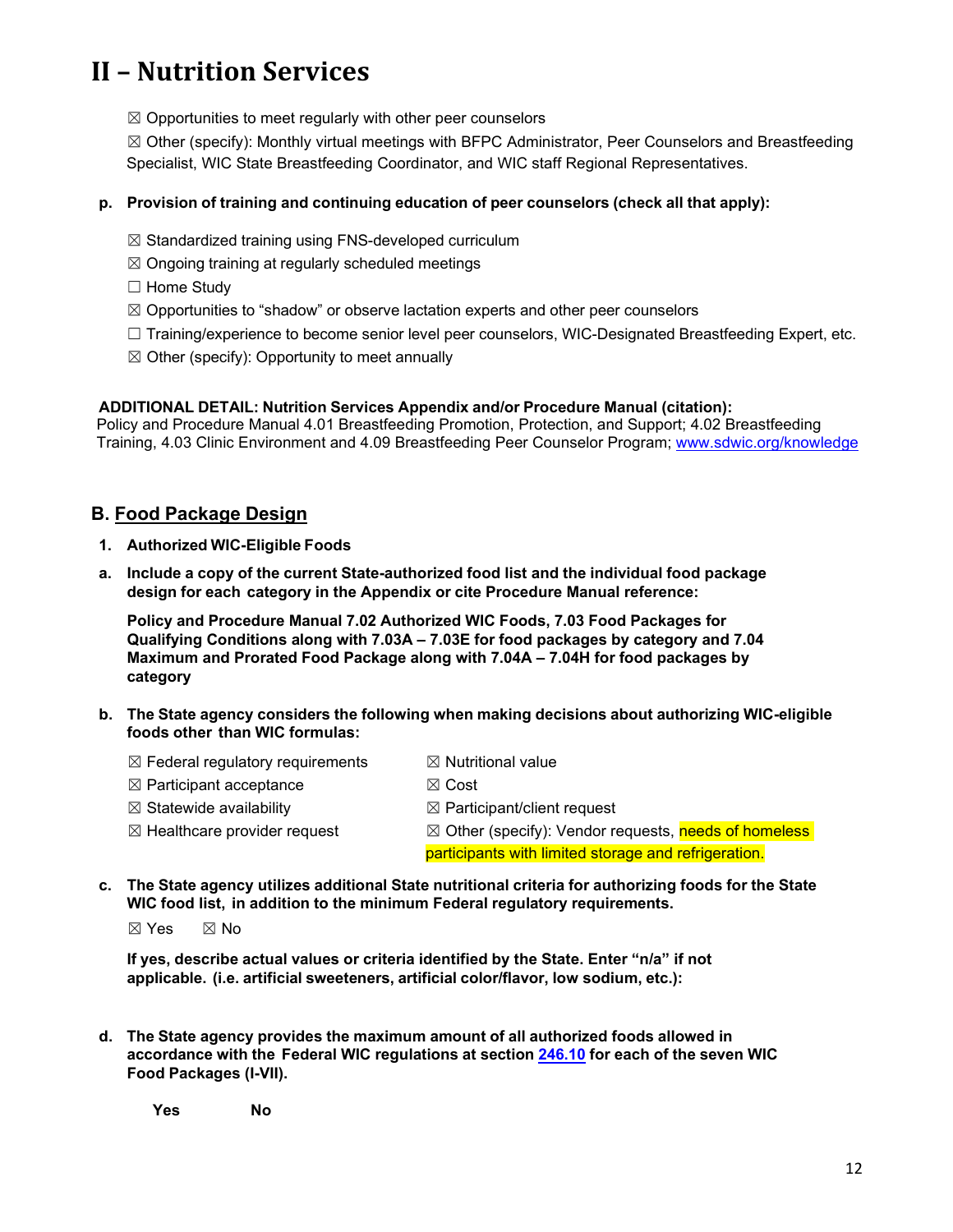| ⊠         | Pregnant women/Partially (Mostly) Breastfeeding |
|-----------|-------------------------------------------------|
| $\bowtie$ | <b>Fully Breastfeeding women</b>                |
| $\bowtie$ | Postpartum, non-breastfeeding women             |
| ⊠         | Infants 0-5 months                              |
| $\bowtie$ | Infants 6-11 months                             |
| $\bowtie$ | Children                                        |

## **e. WIC Formulas:**

- **(1) The State agency establishes policies regarding the issuance of primary contract, contract, and non-contract brand infant formula.**  $\boxtimes$  Yes  $\Box$  No
- **(2) The State agency requires medical documentation for contract infant formula (that does not meet the requirements in Table 4 at [246.10\(e\)\(12\)](https://ecfr.federalregister.gov/current/title-7/subtitle-B/chapter-II/subchapter-A/part-246#p-246.10(e)(12)) per [7 CFR 246.10\(d\)\(1\)\(vi\)\).](https://ecfr.federalregister.gov/current/title-7/subtitle-B/chapter-II/subchapter-A/part-246#p-246.10(d)(1)(vi))** ⊠ Yes □ No
- **(3) The State agency requires medical documentation for contract formula (other than the primary contract formula per [7 CFR 246.16a\(c\)\(9\).](https://ecfr.federalregister.gov/current/title-7/subtitle-B/chapter-II/subchapter-A/part-246#p-246.16a(c)(9))**  $\square$  Yes  $\square$  No
- **(4) The State agency requires medical documentation for non-contract infant formula.**  $\boxtimes$  Yes  $\Box$  No
- **(5) The State agency requires medical documentation for exempt infant formula/ WIC eligible nutritionals.**

 $\boxtimes$  Yes  $\Box$  No

- **(6) State agency authorizes local agencies to issue a non-contract brand infant formula that meets the requirements of Table 4 in [246.10\(e\)\(12\)](https://ecfr.federalregister.gov/current/title-7/subtitle-B/chapter-II/subchapter-A/part-246#p-246.10(e)(12)) without medical documentation in order to meet religious eating patterns:**  $\boxtimes$  Yes  $\Box$  No
- **(7) The State agency coordinates with medical payors and other programs that provide or reimburse for exempt infant formulas and WIC-eligible nutritionals per Section [246.10\(e\)\(3\)\(vi\).](https://ecfr.federalregister.gov/current/title-7/subtitle-B/chapter-II/subchapter-A/part-246#p-246.10(e)(3)(vi))** ☒ Yes ☐ No

#### **If yes, describe the State agency reimbursement and/or referral system used for this coordination? Include describing monitoring/tracking tools in place to ensure program integrity.**

Clients are provided a Medicaid Certificate to use as a referral to Medicaid in South Dakota when additional food is requested that cannot be provided by WIC. The State law requires WIC to be the first payer of formula. WIC State agency has meet with the South Dakota Medicaid Program on coordinated efforts for the provision of exempt infant formulas and medical foods. See policy Chapter 11 Formula – 11.01 Formula.

South Dakota Codified Law 28-6-1 http://sdlegislature.gov/rules/DisplayRule.aspx?Rule=67:16:42:02

67:16:42:02. Enteral nutritional therapy and nutritional supplements for individual under 21 years of age. Enteral nutritional therapy, oral nutritional supplements, and electrolyte replacement for an individual who is under 21 years of age are covered when the following conditions are met:

(1) The individual is not institutionalized and services are delivered in the individual's residence. For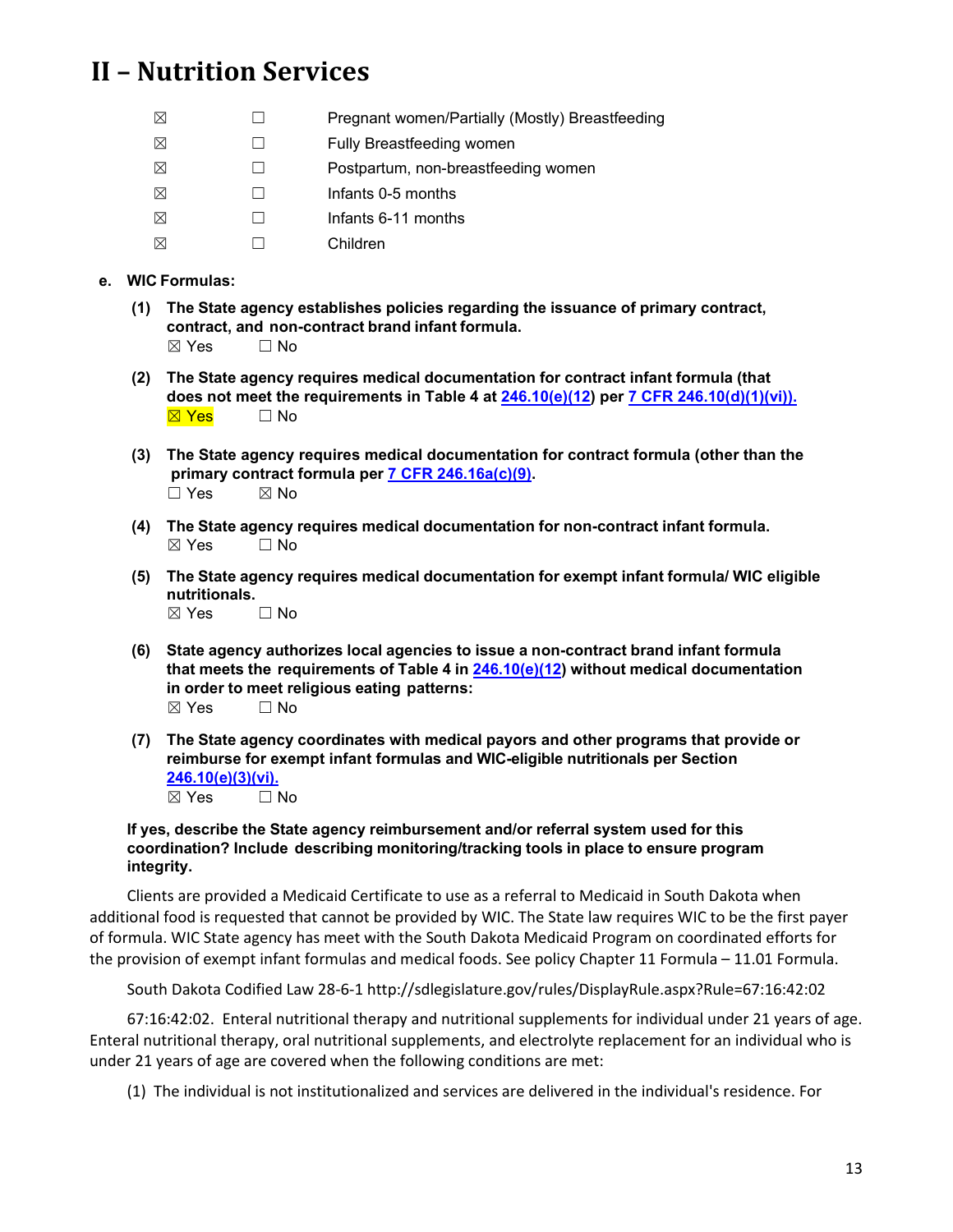purposes of this rule, an individual's residence does not include an acute care hospital, a nursing facility, an intermediate care facility for individuals with intellectual disabilities, or an institution for individuals with a mental disease;

(2) If eligible for the Supplemental Nutrition Program for Women, Infants, and Children operated by the Department of Health, the items and services are not available under that program or the physician's order exceeds the amount allowed under that program; and

(3) The items are ordered by a physician.

Enteral nutritional therapy is covered when the individual has a functioning gastrointestinal tract but cannot maintain weight and strength commensurate with the individual's general condition because of a medical condition or illness or pathology to or the nonfunctioning of the structures that normally permit food to reach the digestive tract.

Oral nutritional supplements are covered when a child cannot maintain normal protein or caloric intake from a daily nutritional plan or when a normal infant formula cannot be tolerated because of a condition or illness.

Source: 17 SDR 37, effective September 11, 1990; 17 SDR 184, effective June 6, 1991; 17 SDR 200, effective July 1, 1991; 18 SDR 209, effective June 23, 1992; transferred from § 67:16:11:03.05, 22 SDR 32, effective September 11, 1995; 40 SDR 122, effective January 8, 2014.

General Authority: SDCL 28-6-1.

Law Implemented: SDCL 28-6-1.

**If no, has the State agency met the requirement to annually contact their State Medicaid counterparts regarding the payment of WIC-eligible exempt infant formulas and medical foods to mutual program participants per WIC Policy Memo [#2015-7?](https://www.fns.usda.gov/sites/default/files/wic/WPM_2015-07_Medicaid-Primary-Payor-for-Exempt-Infant-Formulas-and-Medical-Foods-w-attachment.pdf)**

☒ Yes ☐ No

**Please attach and provide the citation for any existing written agreement between the State agency and the State Medicaid office as well as local government agencies or private agencies regarding payment of WIC- eligible exempt infant formulas and medical foods.**

The Interagency Workgroup for Child and Family Services is still meeting quarterly and coordinating services as much as possible.

South Dakota Department of Health and Social Services are currently working to expand collaborative efforts, by sharing information for referral and outreach and educational materials and services. We are also starting to work on an interface for Medicaid Eligibility automation. We are meeting regularly to improve coordination of services according to WIC Policy Memorandum 2015-07.

- **f. Rounding:**
	- **(1) Does the State agency issue infant formula according to the specific rounding methodology per Section [246.10\(h\)\(1\)](https://ecfr.federalregister.gov/current/title-7/subtitle-B/chapter-II/subchapter-A/part-246#p-246.10(h)(1))?**  $\square$  Yes  $\square$  No

**If answered NO, skip question 2**

- **(2) If the State agency implemented the rounding option for issuing infant formula, are there established written policies in place?** ☐ Yes ☐ No
- **(3) Does the State agency issue infant foods according to the specific rounding methodology per Section [246.10\(h\)\(2\)?](https://ecfr.federalregister.gov/current/title-7/subtitle-B/chapter-II/subchapter-A/part-246#p-246.10(h)(2)(i))**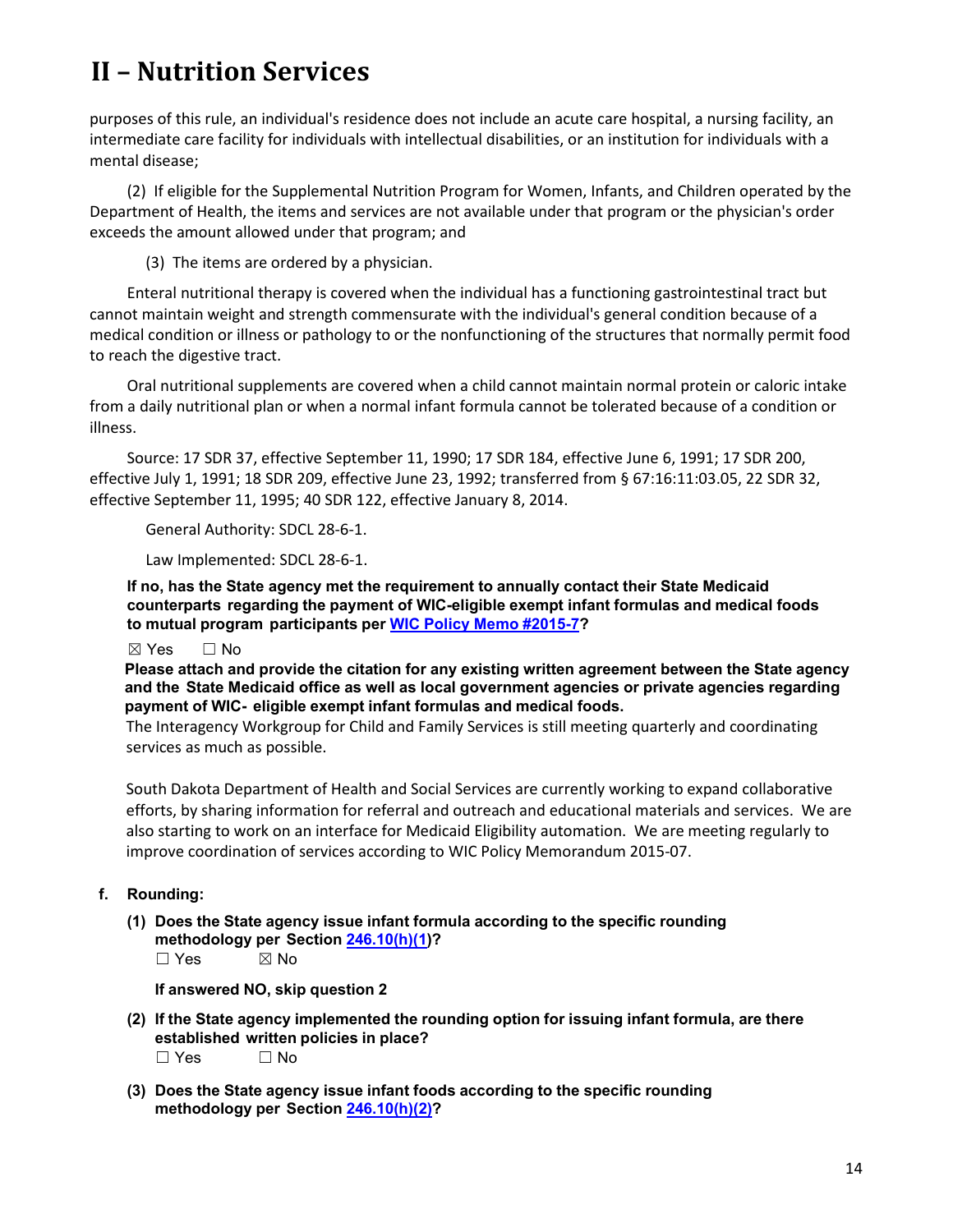$\square$  Yes  $\square$  No

- **(4) If the State agency implemented the rounding option for issuing infant foods, are there established written policies in place?**
	- $\Box$  Yes  $\Box$  No
- **g. Is infant formula issued in the 1st month to partially breastfed infants?**  $\boxtimes$  Yes  $\Box$  No
- **h. State policies & materials reflect the definition of "supplemental foods" as defined 246.2 and in the Child Nutrition Act.**

 $\boxtimes$  Yes  $\Box$  No

- **i. Does the State agency only allow issuance of reduced fat (2%) milk to children ≥ 24 months of age and women with certain conditions, including but not limited to, underweight and maternal weight loss during pregnancy, in accordance with Footnote 7 of Table 2 in [246.10\(e\)\(10\)](https://ecfr.federalregister.gov/current/title-7/subtitle-B/chapter-II/subchapter-A/part-246#p-246.10(e)(10))?** ☒ Yes ☐ No
- **j. Does the State agency allow issuance of fat-reduced milks to 1-year-old children for whom overweight, or obesity is a concern, in accordance with Footnote 7 of Table 2 in [246.10\(e\)\(10\)](https://ecfr.federalregister.gov/current/title-7/subtitle-B/chapter-II/subchapter-A/part-246#p-246.10(e)(10))?** ☒ Yes ☐ No

### **ADDITIONAL DETAIL: Nutrition Services Appendix and/or Procedure Manual (citation):**

Policy and Procedure Manual Chapter 7 Food Packages and 11.01 Formula

#### **2. Individual Nutrition Tailoring**

**a. The State agency allows individual nutrition tailoring of food packages only in accordance with [246.10\(c\).](https://ecfr.federalregister.gov/current/title-7/subtitle-B/chapter-II/subchapter-A/part-246#p-246.10(c))**

☒ Yes ☐ No

- **b. The State agency provides a special individually tailored package for**
	- $\boxtimes$  Homeless individuals and those with limited cooking facilities
	- $\Box$  Residents of institutions
	- $\Box$  Other (specify):

#### **ADDITIONAL DETAIL: Please attach copies of all food packages that are tailored. Nutrition Services Appendix and/or Procedure Manual (citation):**

Policy and Procedure Manual Chapter 7 Food Packages and Chapter 2 Eligibility and Certification of Clients 2.12 Homeless/Migrant Family Eligibility

- **c. The State agency develops written individual nutrition tailoring policies and supportive science-based nutrition rationale based on the following participant characteristics:**
	- $\Box$  Does not develop individual nutrition tailoring policies
	- $\boxtimes$  Develops based on (check all that apply):
		- $\boxtimes$  Nutrition risk/nutrition and breastfeeding assessment
		- $\boxtimes$  Participant preference
		- ☒ Household condition
		- $\boxtimes$  Other (specify): Recommendations by reputable resources (i.e. AAP recommendation to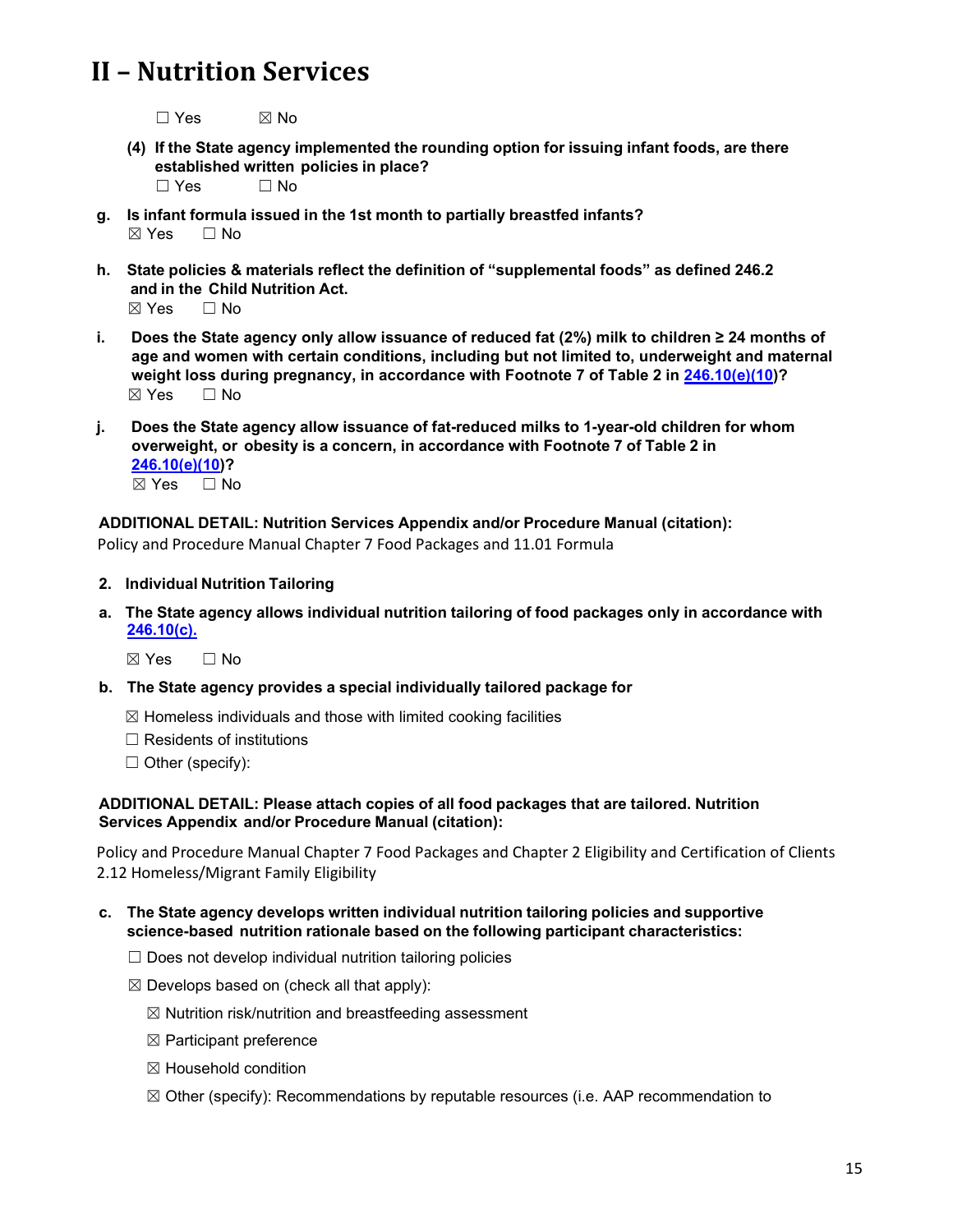provide peanut butter to 1-year-old children.)

**d. The State agency allows local agencies to develop specific individual tailoring guidelines.**

☐ Yes ☒ No

## **If yes, check those of the following methods used by the State agency to review or approve local agency tailoring guidelines:**

- $\Box$  Local agencies are required to submit individual tailoring guidelines for State approval
- $\Box$  Local agency individual tailoring guidelines are monitored annually during local agency reviews
- □ Agency reviews
- ☐ Other (specify):

### **ADDITIONAL DETAIL: Nutrition Services Appendix and/or Procedure Manual (citation):**

Policy and Procedure Manual Chapter 7 Food Packages; [www.sdwic.org/knowldge](http://www.sdwic.org/knowldge)

**3. Prescribing Packages**

#### **a. Individuals allowed to prescribe food packages:**

|                                                 | <b>Standard food</b><br>package | Individually tailored food<br>package |
|-------------------------------------------------|---------------------------------|---------------------------------------|
| <b>CPA</b>                                      |                                 | $\boxtimes$                           |
| Other (specify by typing into the cells below): |                                 |                                       |
|                                                 |                                 |                                       |
|                                                 |                                 |                                       |

<span id="page-15-0"></span>**ADDITIONAL DETAIL: Provide a copy of the actual foods included in the homeless and institution packages in the Appendix or cite Procedure Manual. Attach copies of all food packages that are tailored. Nutrition Services Appendix and/or Procedure Manual (citation):** Policy and Procedure Manual 7.04

### **C. Staff Training**

**The State agency provides or sponsors the following training for WIC competent professional authorities:**

|                                         |           | <b>Professionals</b> | <b>Paraprofessionals</b><br>(may or may not be CPAs in<br>some SAs) |           |
|-----------------------------------------|-----------|----------------------|---------------------------------------------------------------------|-----------|
|                                         | Regularly | <b>As Needed</b>     | Regularly                                                           | As Needed |
| General nutrition education methodology | ⊠         |                      | $\boxtimes$                                                         |           |